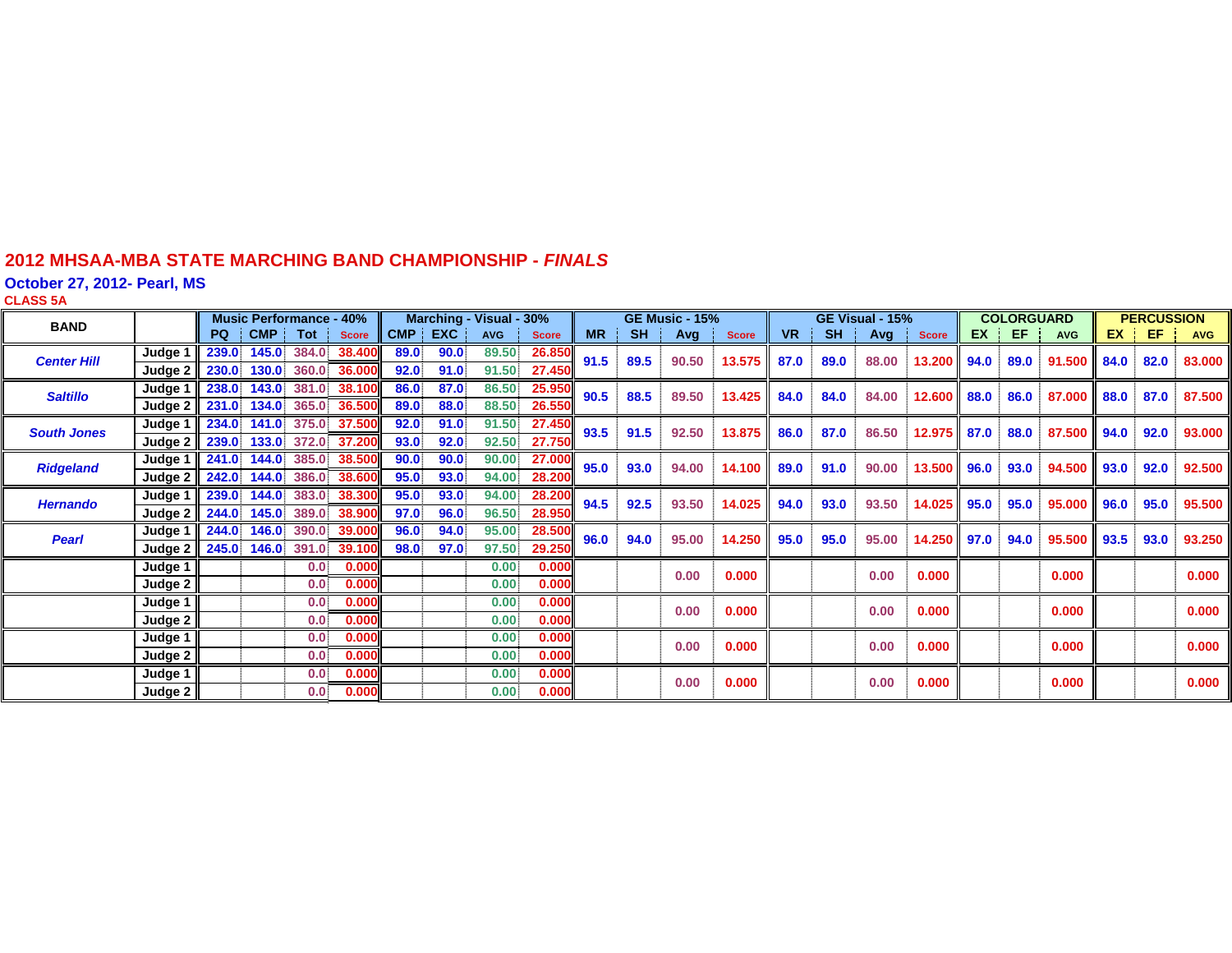## **2012 MHSAA-MBA STATE MARCHING BAND CHAMPIONSHIP - FINALS**

**October 27, 2012- Pearl, MS**

### **SCORING SUMMARY**

| <b>BAND</b>        |                | <b>MUSIC</b>   | <b>VISUAL</b>  |         | <b>GENERAL EFFECT</b> |               |  |  |
|--------------------|----------------|----------------|----------------|---------|-----------------------|---------------|--|--|
|                    | <b>JUDGE 1</b> | <b>JUDGE 2</b> | <b>JUDGE 1</b> | Judge 2 | <b>MUSIC</b>          | <b>VISUAL</b> |  |  |
| <b>Center Hill</b> | 38.400         | 36.000         | 26.850         | 27.450  | 13.575                | 13.200        |  |  |
| Saltillo           | 38.100         | 36.500         | 25.950         | 26.550  | 13.425                | 12.600        |  |  |
| <b>South Jones</b> | 37.500         | 37.200         | 27.450         | 27.750  | 13.875                | 12.975        |  |  |
| Ridgeland          | 38.500         | 38.600         | 27.000         | 28.200  | 14.100                | 13.500        |  |  |
| Hernando           | 38.300         | 38.900         | 28.200         | 28.950  | 14.025                | 14.025        |  |  |
| Pearl              | 39.000         | 39.100         | 28.500         | 29.250  | 14.250                | 14.250        |  |  |
|                    |                |                |                |         |                       |               |  |  |
|                    |                |                |                |         |                       |               |  |  |
|                    |                |                |                |         |                       |               |  |  |
|                    |                |                |                |         |                       |               |  |  |

| CLASS         |
|---------------|
|               |
|               |
|               |
|               |
| $\frac{5}{4}$ |
|               |

## **FINAL RESULTS**

| <b>BAND</b>        | <b>MUSIC</b>   |              | <b>VISUAL</b>  |           | <b>GEN EFFECT</b> |                | <b>OVERALL BAND</b> |                  |                    |                 | <b>COLOR GUARD</b> |                 | <b>PERCUSSION</b> |                |
|--------------------|----------------|--------------|----------------|-----------|-------------------|----------------|---------------------|------------------|--------------------|-----------------|--------------------|-----------------|-------------------|----------------|
|                    | <b>AVERAGE</b> | <b>RK</b>    | <b>AVERAGE</b> | <b>RK</b> | <b>TOTAL</b>      | <b>RK</b>      | <b>TOTAL</b>        | <b>PENALTIES</b> | <b>FINAL SCORE</b> | <b>RANK</b>     | <b>SCORE</b>       | <b>RANK</b>     | <b>SCORE</b>      | <b>RANK</b>    |
| <b>Center Hill</b> | 37.200         | 6            | 27.150         | 5         | 26.775            | $\sqrt{5}$     | 91.125              |                  | 91.125             | $\sqrt{5}$      | 91.500             | 4               | 83.000            | 6              |
| <b>Saltillo</b>    | 37.300         | 5            | 26.250         | 6         | 26.025            | 6              | 89.575              |                  | 89.575             | $6\phantom{1}6$ | 87.000             | $6\phantom{1}6$ | 87.500            | 5              |
| <b>South Jones</b> | 37.350         | 4            | 27.600         | З         | 26.850            | 4              | 91.800              |                  | 91.800             | 4               | 87.500             | $5\phantom{1}$  | 93.000            | 3              |
| Ridgeland          | 38.550         | 3            | 27.600         |           | 27.600            | $\mathbf{3}$   | 93.750              |                  | 93.750             | $\mathbf{3}$    | 94.500             | $\mathbf{3}$    | 92.500            | 4              |
| Hernando           | 38.600         | $\mathbf{2}$ | 28.575         | 2         | 28.050            | 2 <sup>2</sup> | 95.225              |                  | 95.225             | $\mathbf{2}$    | 95.000             | $\overline{2}$  | 95.500            |                |
| Pearl              | 39.050         |              | 28.875         |           | 28.500            |                | 96.425              |                  | 96.425             |                 | 95.500             |                 | 93.250            | $\overline{2}$ |
|                    |                |              |                |           |                   |                |                     |                  |                    |                 |                    |                 |                   |                |
|                    |                |              |                |           |                   |                |                     |                  |                    |                 |                    |                 |                   |                |
|                    |                |              |                |           |                   |                |                     |                  |                    |                 |                    |                 |                   |                |
|                    |                |              |                |           |                   |                |                     |                  |                    |                 |                    |                 |                   |                |